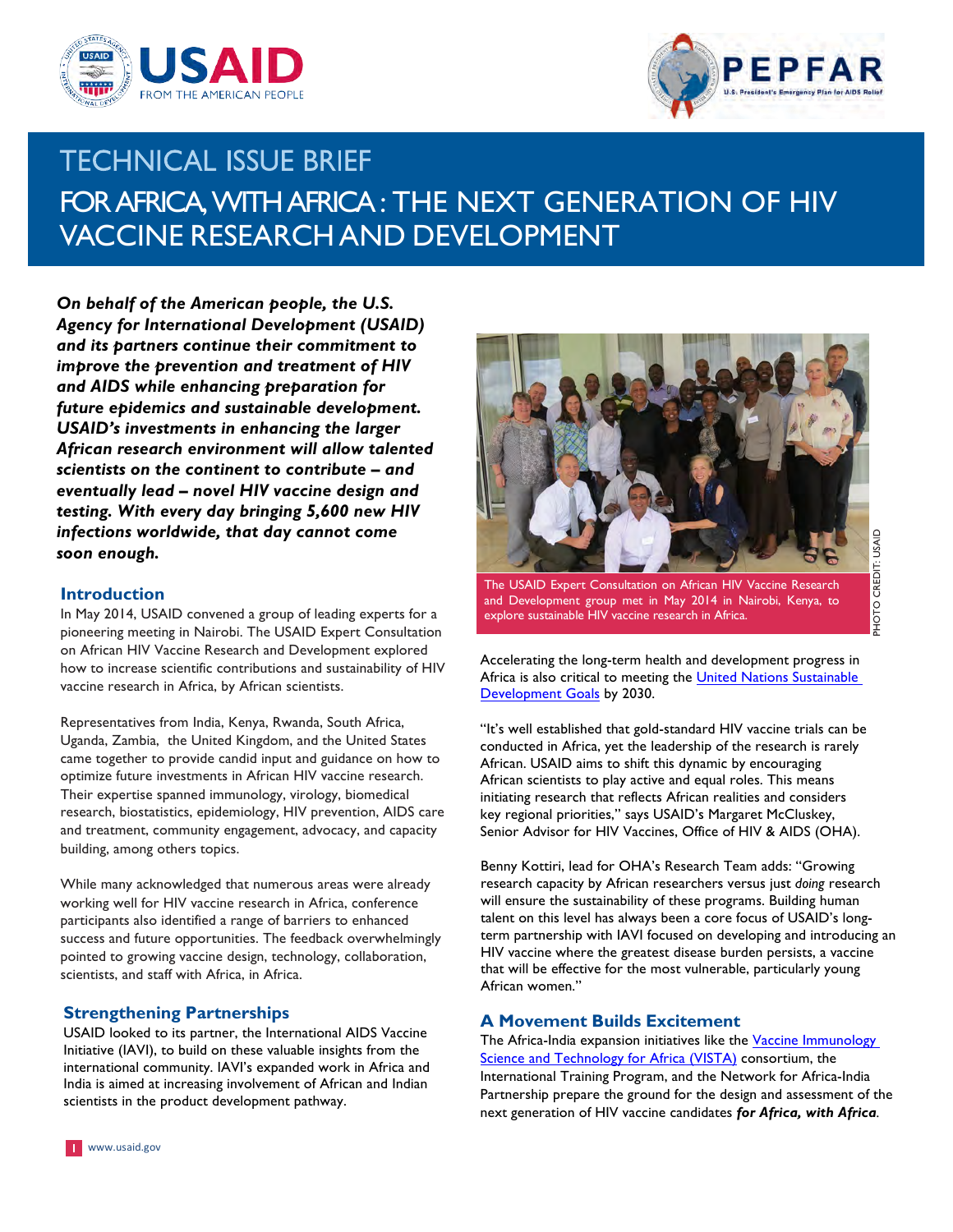# **Africa-India Initiatives**

 The Africa-India initiatives build on more than a decade of collaboration between USAID, IAVI, and a wide range of diverse partners in 25 countries to research, design, and develop HIV vaccine candidates.

#### **New initiatives aim to:**

- • Build more basic immunology and virology capacity to enable Clinical Research Center (CRC) partners contribute to HIV vaccine design
- • Find new ways of working collaboratively across East and Southern Africa, by sharing samples, expertise, data, and capacity, while focusing on common scientific goals
- • Train the next generation of investigators through degree programs, mentorship, and South-South exchanges
- • Provide opportunity for investigator-initiated research through a dedicated research fund
- • Keep the HIV vaccine research agenda focused on the most vulnerable people through further epidemiological research

 building," says Jill Gilmour, Executive Director of the IAVI Human 'with Africa*'* programs are catalyzing a momentum now felt by other "It just makes sense to leverage over a decade of African partnership Immunology Laboratory (HIL) at Imperial College in London. "Our funders and programs."

### **Designing Better HIV Vaccines in Africa**

 new vaccines that elicit potent T cells against a broad spectrum of HIV variants, draw on existing capabilities and assets from a diverse network including samples like USAID-supported Protocol C. VISTA's network includes the USAID-supported Protocol C study, a landmark study that enrolled more than 600 volunteers from Kenya, Rwanda, South Africa, Uganda, and Zambia and collected almost 20,000 samples from volunteers at early stages of HIV infection. The evolving program continues to leverage these partnerships and samples, already yielding unprecedented insights into both early HIV transmission and the progression of infection over time. VISTA's eight African research partners (see "'With Africa' Initiative Highlights") work in tandem with the HIL Emory University and Indian research institutions including the HIV Vaccine Translational Research Laboratory, a collaborative effort between IAVI and the Indian government. Initiatives like VISTA, whose initial objective is to inform design of